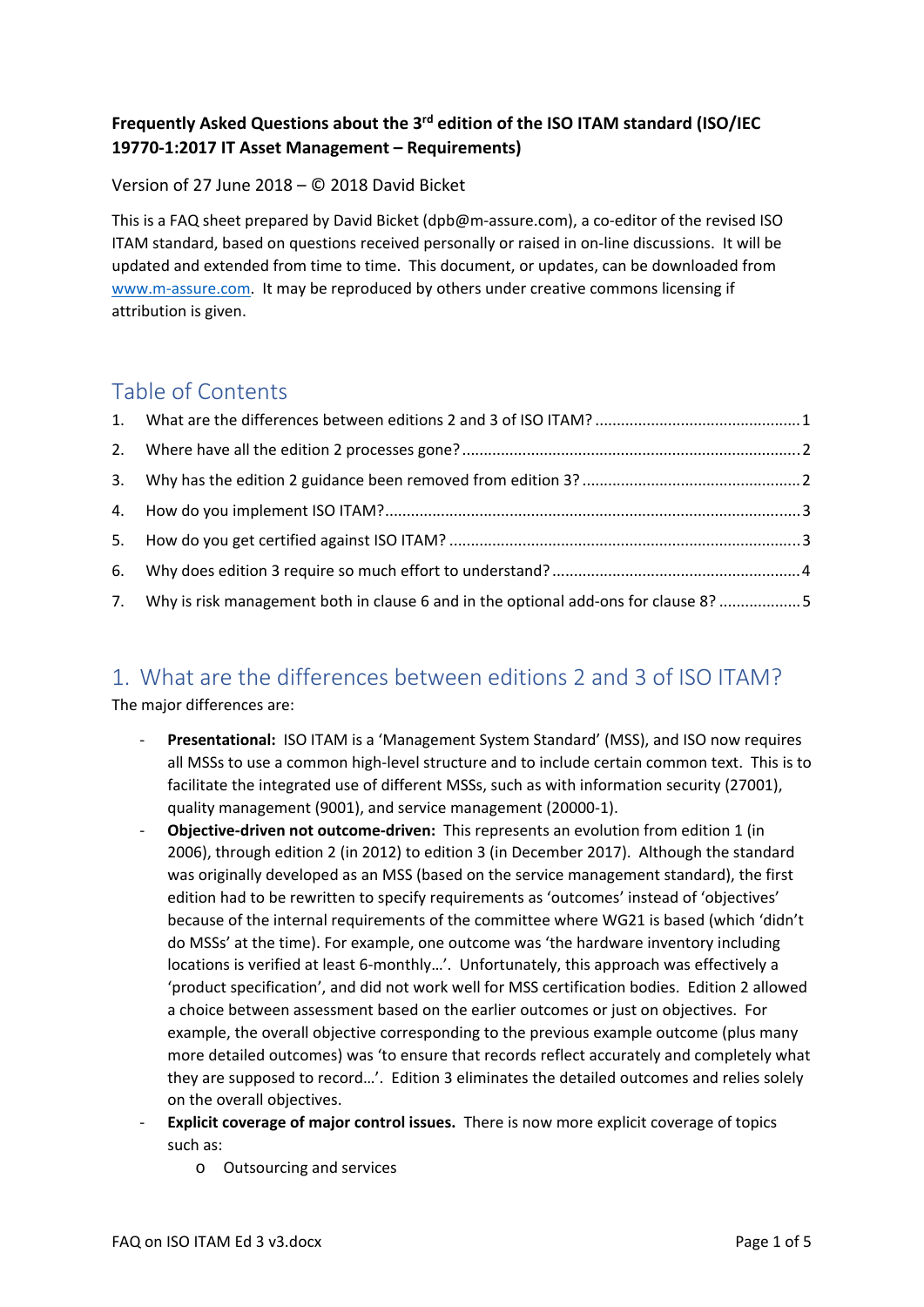- o Mixed responsibilities between the organization and its personnel
- o Traceability of ownership and responsibility
- o Audit trails of authorizations and execution of authorizations
- **ITAM vs SAM:** In my view, this is a purely a question of usage, rather than content, but should be mentioned. Edition 2 was SAM requirements; edition 3 is ITAM requirements. However, the scope of edition 2 included related assets which were all other assets with characteristics which are necessary to use or manage software, which clearly included hardware.

#### 2. Where have all the edition 2 processes gone?

They are still all there, but a number have been moved to Annex A. To explain: Edition 2 introduced the concept of tiers, so that an organization could get certified for critical processes (especially tier 1 for trustworthy data) without being certified for everything. This was accomplished by including all the core SAM processes and life cycle processes in the main body of the text, but with tables to indicate which objectives and outcomes were included in which tiers. Edition 3 has retained the concept of tiers, but it has been done in the same way as ISO/IEC 27001, where all (additional) objectives are listed in Annex A. The organization needs to decide which objectives are to be covered by its IT asset management system, and document this in a 'Statement of Applicability', the same as for ISO/IEC 27001.

#### 3. Why has the edition 2 guidance been removed from edition 3?

There are two different ways of answering this question.

- 1. The technically specific answer: The detailed outcomes included in edition 2 were never intended as guidance, but were rather included as one possible way of determining conformance. (See also the explanation of 'objective-driven not outcome-driven' above.) These are not appropriate for a proper MSS, so they have been dropped from edition 3.
- 2. The more general answer: A 'requirements' document such as 19770-1 is supposed to cover just requirements. Guidance is a much broader topic, and there are many ways of getting such guidance for 19770‐1:
	- a. ISO guidance. It is possible for WG21 (the working group responsible for ISO ITAM) to produce another standard on 'guidance for the implementation of ISO/IEC 19770‐ 1:2017'. This has not yet happened, but anyone wishing to work on it should coordinate with the WG21 convener. There is also a useful standard ISO 55002 which should be published sometime in 2018, which is 'guidance for the implementation of ISO 55001:2014'. Since 19770‐1 includes most of the text of 55001, this should be highly useful once it is available. A third ISO source which can be mentioned is edition 2 of ISO/IEC 19770-1, with its detailed outcomes. While this was not intended as guidance, it can be used in this way.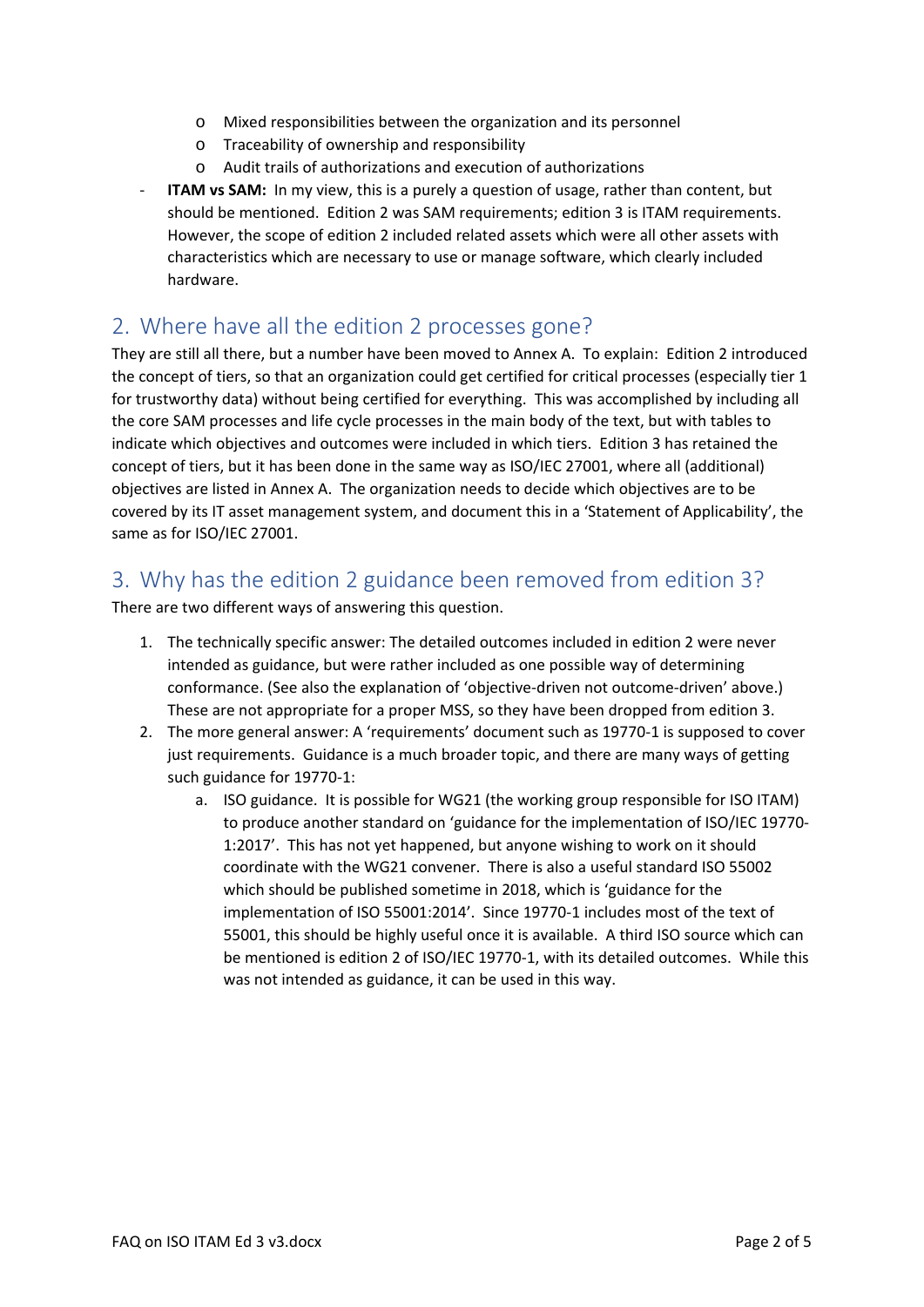b. Commercial guidance. Anybody can publish their own guidance on the use of any standard, and this is the main expected source of guidance on the use of edition 3. I am co-author of one such publication, the ITIL Guide to Software and IT Asset Management, edition 2, published in January 2018, which covers the new ITAM standard. The diagram below about 19770‐1:2017 is from that Guide.



### 4. How do you implement ISO ITAM?

The question is simple; the answer is not. Some guidance is given in the ITIL SAM/ITAM Guide (see above). In short, it depends on many factors, such as:

- ‐ Your objectives with ITAM, and scope (e.g. just for specific publishers or platforms?)
- The current state of ITAM in your organization (e.g. tools, processes, people skills)
- The level of management support and resources available
- ‐ Organizational implications (e.g. legal and regulatory environment especially for multi‐ nationals and regulated industries; level of organizational centralization vs decentralization)
- Who might help you implement it (e.g. in-house only; with a tool provider; with consultants; or using a managed service provider?)

## 5. How do you get certified against ISO ITAM?

Firstly, it needs to be clarified that ISO/IEC 19770‐1 is for organizations, so the question is how an organization can be certified against ISO ITAM. There are multiple threads to answering this question:

- ‐ Anyone can certify. In most countries, legally anyone can certify an organization against 19770-1, including e.g. a driver or a cleaner. The issue is rather the credibility of the person or organization providing the certification, in the eyes of whoever will be relying on that certification.
- ‐ IAF‐recognized MSS certifications. The best‐recognized MSS certifications are those which are made under the umbrella of the International Accreditation Forum. All major countries have an accreditation body which is a member of the IAF, and this body accredits certification bodies in their country to conduct certifications against specific MSSs. (For example, this organization in the UK is called the UK Accreditation Service, or UKAS.) Any certification performed in this way will be recognized world‐wide by all other countries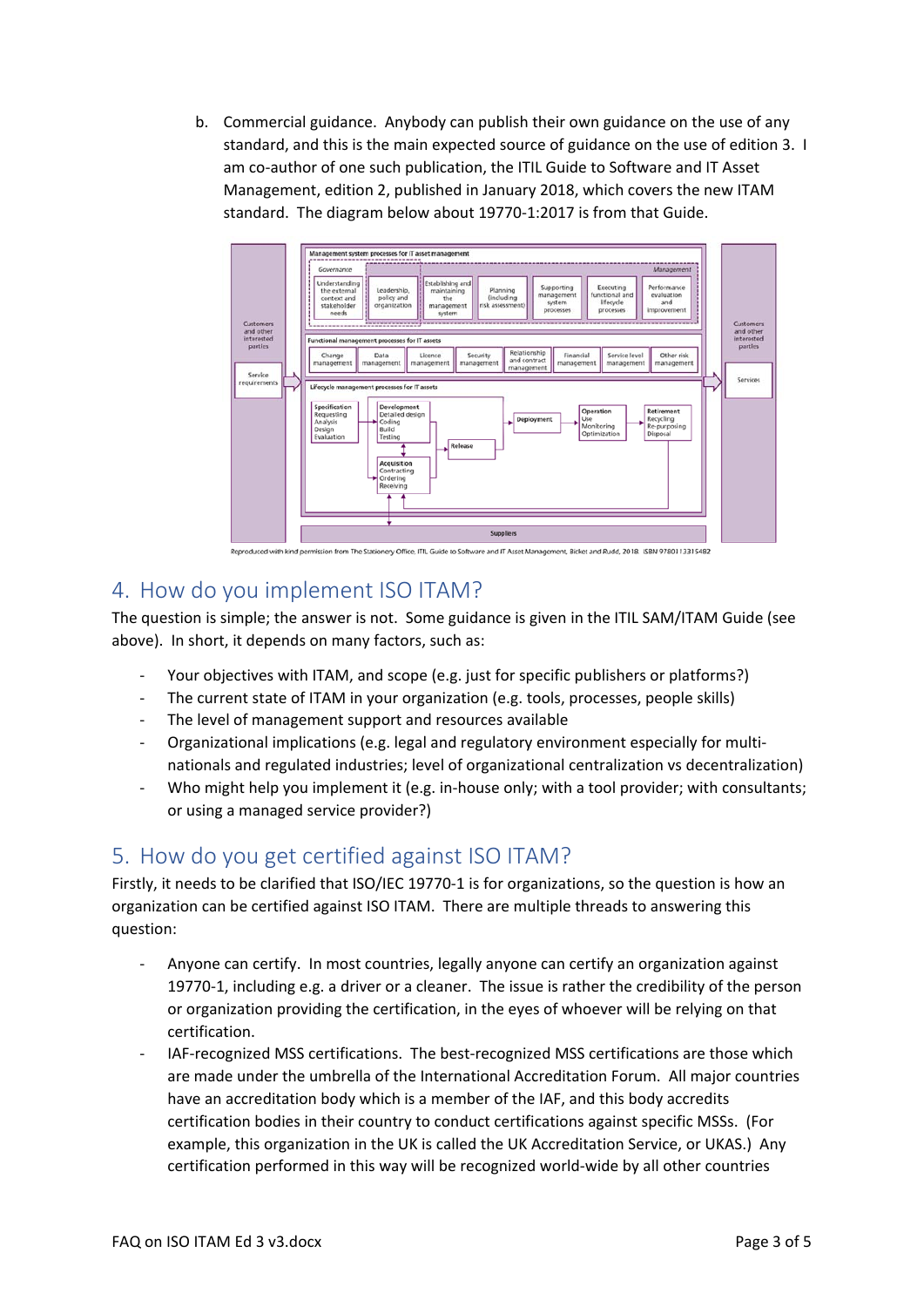likewise operating in the IAF. Unfortunately, it takes at least a couple of years to kick‐start this process. For example, a certification body must already have several certification candidates on which its own certification work can be audited, before the accreditation body will consider giving accreditations.

- ‐ Pragmatic approaches. Depending on an organization's own circumstances and requirements, the following might be practical short-term approaches for obtaining meaningful certification against 19770‐1:2017.
	- o Certification by certification bodies already performing accredited certifications against ISO/IEC 27001. Two examples from the UK are LRQA [Lloyds Register Quality Assurance] and DNVGL [Det Norske Veritas – Global]. These organizations would probably need to subcontract ITAM expertise – especially licensing expertise – from ITAM consulting organizations, but the certification would be that of the certification body, not the ITAM consulting organization. These certifications would probably have the highest level of market recognition possible at present. Note also that there are strong linkages between ITAM and Information Security Management, including the need for a 'Statement of Applicability' for both.
	- o Certification by organizations as arranged by specific 'recipient' organizations. This is the approach which has been used for example by the BSA in having accounting firms perform certifications for its Verafirm organizational certification (based on ISO/IEC 19770‐1:2012).
	- o Certification by ITAM service and consultancy organizations. These could be highly useful and practical especially for internal use, e.g. to identify opportunities for improvement, and to demonstrate good governance over this complex area to the certified organization's management.

### 6. Why does edition 3 require so much effort to understand?

Several people have commented on the amount of time they have had to spend to (start to) understand edition 3 of the ISO ITAM standard. These are typically people who have previously used edition 2. Why does it require so much effort? Two major explanations seem most relevant:

- ‐ **Lack of guidance on how the new standard works.** Edition 3 is just a 'requirements' document, without explanatory information about its structure and about how it works. Additional guidance information is slowly being created (such as this FAQ and some videos), but it isn't sufficient at present. There are two particular aspects of the new standard which need to be understood:
	- o **The new way in which ISO Management System Standards (MSSs) work.** Anybody who has worked with other MSSs in the new structure – such as ISO/IEC 27001 or ISO 9001 – will have already encountered this issue, so may not have much trouble with it. But for anyone new to this, it can take some focus and effort. An explanatory paper on ISO Management System Standards is available on the massure website, to help with this learning.
	- o **The way tiers are implemented in edition 3.**  The concept of tiers was introduced in edition 2 (using tables) in response to market feedback which wanted the ability to certify the most critical processes needed for trustworthy data and license compliance, without having to implement and certify every single process. This concept has been retained in edition 3, but it is implemented using a different approach, which is the same approach as is used for ISO/IEC 27001 for Information Security Management. This requires selecting (additional tier 2 and 3) objectives